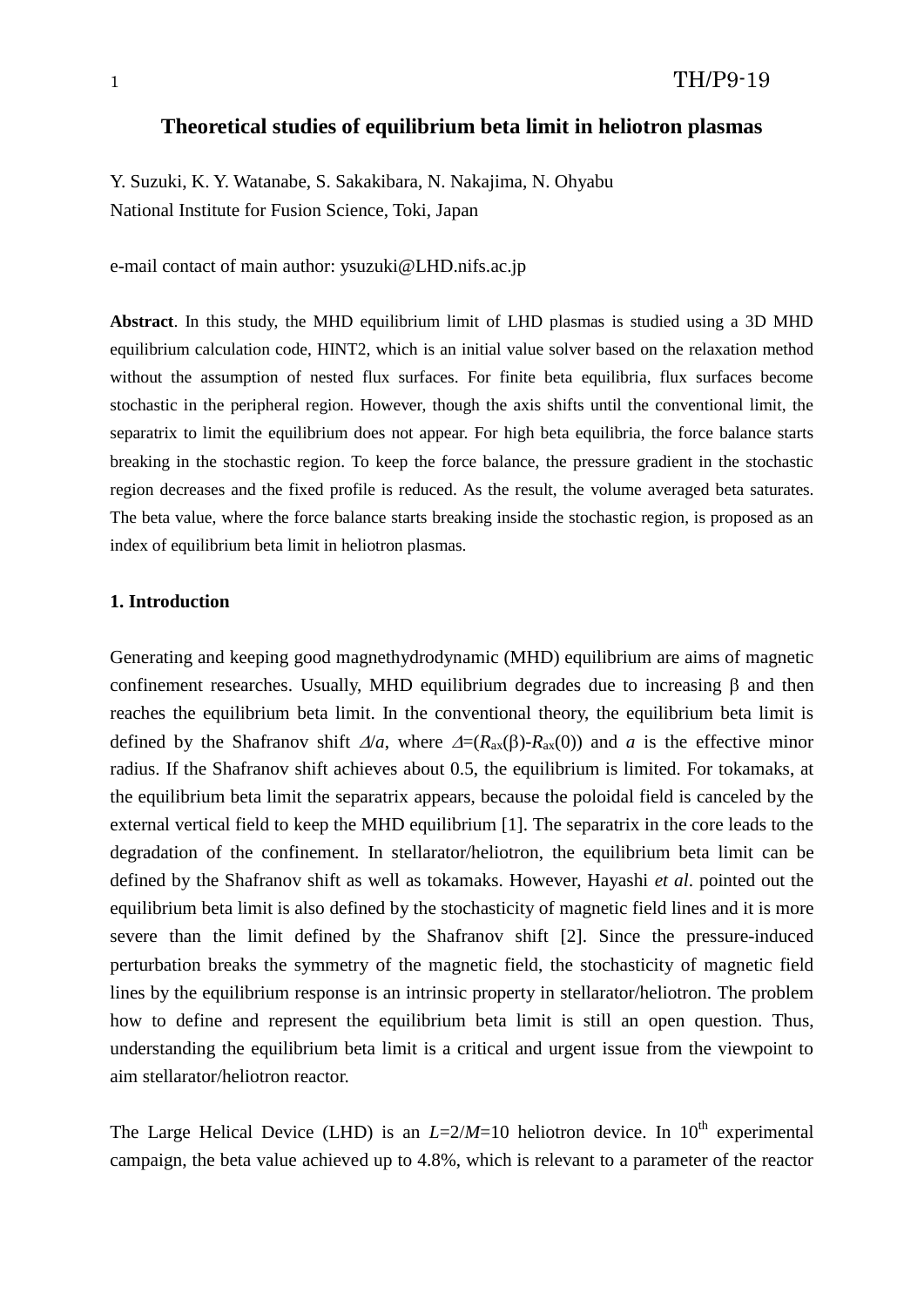

*FIG.1 a Poincaré plot of magnetic field lines for <>~4.8% is plotted at the horizontal elongated cross section. Profiles of L<sup>C</sup> and T<sup>e</sup> (#69901) are also plotted as the reference.*

operation, in quasi-steady state operation [3]. Figure 1 shows Poincaré plot of magnetic field lines for a finite- $\beta$  equilibrium best fitted to the experimental result. Profiles of the connection length  $L<sub>C</sub>$  from the equilibrium calculation and the electron temperature  $T<sub>e</sub>$  from the experimental result (shot# 69910) are also shown as the reference. The magnetic axis shifts from 3.53m to about 3.8m and magnetic field lines become stochastic especially in the peripheral region. Despite of magnetic field lines becoming stochastic, it is seemed that *T*<sup>e</sup> spreads over in the peripheral region and the gradient of *T*<sup>e</sup> exists in the region. Suzuki *et al*. pointed out the possibility that the stochastic field lines can keep Te [4] in a following situation. If  $L_{\rm C}$  is sufficiently longer than the electron mean free path (e-mfp)  $\lambda_{\rm e}$ , the field line can keep finite temperature gradient along the field line from the viewpoint of the transport. The estimated  $\lambda_e$  from the profile in the fig. is less than 10m in the peripheral region. It is much shorter than  $L<sub>C</sub>$ . Thus, the reconstructed equilibrium is consistent to the experimental result. However, though the beta value achieved about 5%, the study of the equilibrium beta limit is not only important in the theory but also reactor design.

In this study, we study theoretically the equilibrium beta limit in LHD plasmas as a typical heliotron configuration. Special notice is how to define and represent the equilibrium beta limit. Analyses were done by a 3D MHD equilibrium code, HINT2 [4], which does not assume nested flux surfaces. Using HINT2, we can study not only the Shafranov shift but also the stochasticity of magnetic field lines on the equilibrium beta limit. In next section, we study finite- $\beta$  effects in heliotron plasmas. Then, we discuss how to define the equilibrium beta limit and summarize.

### **2. MHD equilibrium properties in an optimized configuration for high- operation**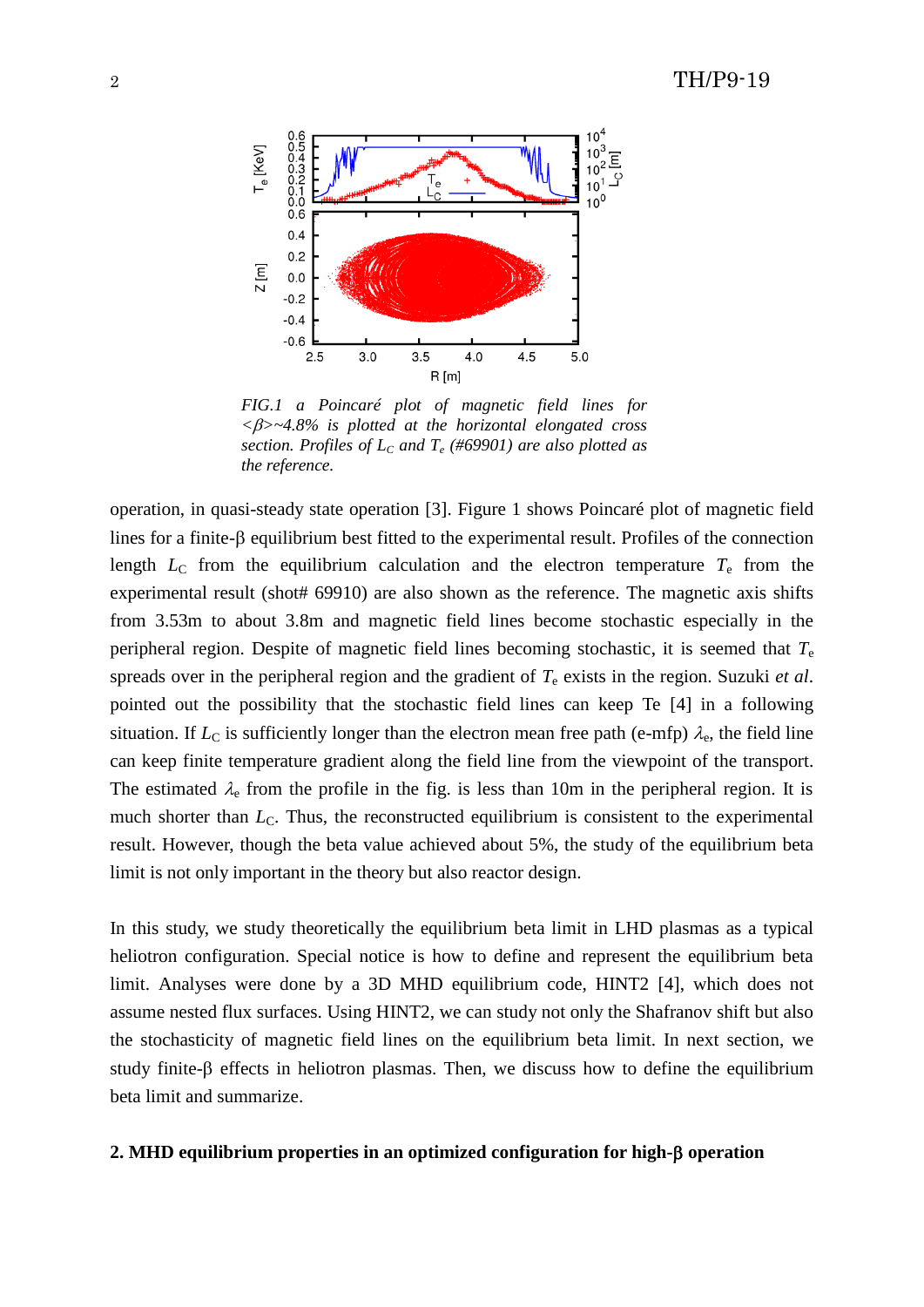In this section, we study MHD equilibrium properties in an optimized configuration for high- $\beta$  operation. In LHD experiments, the achieved beta value strongly depends on preset magnetic axis for the vacuum field  $R_{\text{axV}}$  and the plasma aspect ratio  $A_p$  [5]. In the standard configuration,  $R_{\text{axV}}$  and  $A_{\text{p}}$  are set to 3.6m and 5.8, respectively. The achieved beta value I the standard configuration was about 3% and the Shafranov shift approached about 0.5. Thus, in order to reduce the Shafranov shift, the optimization of  $A_p$  was done, because the Shafranov shift is relation to the inverse of  $A_p$  [6]. For  $A_p$ =6.6, highest beta value was obtained. In this study, we study this optimized configuration.

3D MHD equilibrium calculations were done by the HINT2 code, which is an initial value solver based on the relaxation method. Since HINT2 uses a real coordinate system, which is called to the rotating helical coordinate system, it can consider unclosed flux surfaces. One advantage of HINT2 is the calculation including the real coil geometry, because the stochasticity of magnetic field lines in the peripheral region strongly depends on the shape of external coils. The pressure profile is prescribed to  $p=p_0(1-s)(1-s^4)$ . Here, *s* is the normalized toroidal flux. In previous studies, the pressure profile was only prescribed as an initial profile. Since the HINT2 uses the relaxation method, initial and relaxed profiles were different in



FIG. 2. *Poincaré plots of magnetic field lines are shown for finite-b equilibria. Vacuum field lines are also shown as the reference. Blue and green lines indicate position for the LCFS along Z=0 const. plane*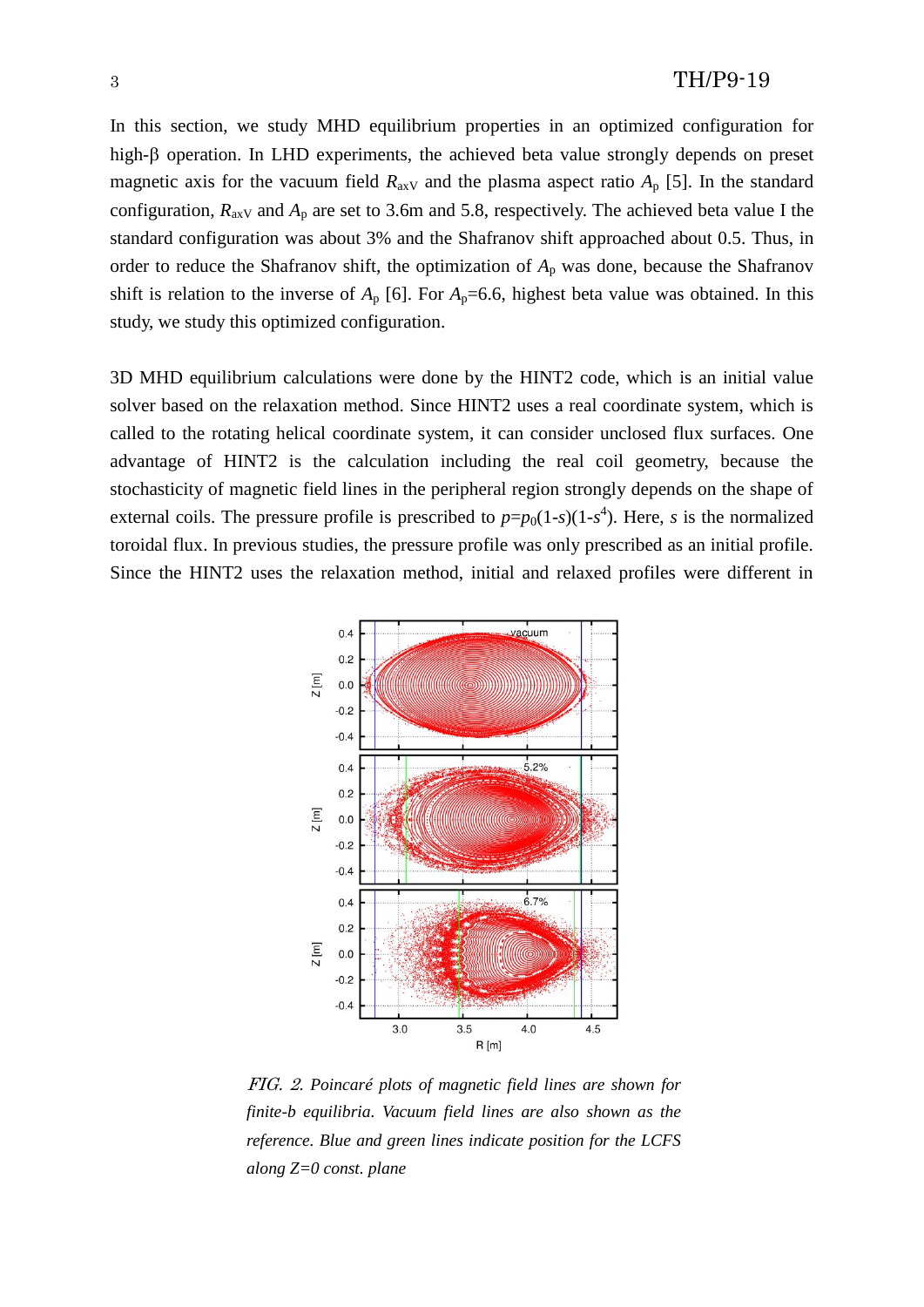many cases. Changing the pressure profile in the relaxation, it is difficult to distinguish whether the stochasticity of magnetic field lines is driven by the plasma pressure or profile. In order to resolve that problem, we modify the code to fix the pressure profile in the relaxation. In the relaxation, *s*=1 magnetic surface always passes through *R*=4.6m, a torus outboard point on an equator defined as an input parameter.

Figure 2 shows Poincare plots of magnetic field lines for MHD equilibria of the optimized configuration at the horizontal elongated cross section. As the reference, the vacuum field is also plotted in the same format. Blue lines in figs. indicate well-defined last closed flux surface (LCFS) for the vacuum along Z=0 *const*. plane and green lines indicate the LCFS for the finite- $\beta$ . For the vacuum field, clear flux surfaces are keeping till the peripheral region. Increasing B, the magnetic axis and the inward LCFS shift to the outside of the torus. In addition, magnetic field lines become stochastic in the peripheral region. However, for  $\langle \beta \rangle \sim 5.2\%$ , the outward LCFS is still kept in the vacuum LCFS. For higher  $\langle \beta \rangle$  ( $\sim 6.7\%$ ), the LCFS shrinks in the inside the vacuum LCFS. Increasing the stochasticity, the plasma volume with clear flux surfaces deceases about  $45\%$  for  $\langle \beta \rangle \sim 6.7\%$ .

In order to understand the stochasticity of magnetic field lines due to increasing  $\beta$ , positions of the magnetic axis  $(R_{ax})$ , inward and outward LCFS  $(R_{in}$  and  $R_{out}$ ) as the function of  $\langle \beta \rangle$  are plotted in fig.3. The magnetic axis  $R_{ax}$  monotonically changes due to increasing  $\beta$ . On the other hand, though  $R_{ax}$  and  $R_{in}$  shift outward due to increasing  $\beta$ ,  $R_{out}$  is fixed near the vacuum LCFS until < $\beta$ > -5.2%. However, for higher  $\beta$ ,  $R_{out}$  shrinks inside the vacuum LCFS and magnetic field lines become strongly stochastic. In more than  $\langle \beta \rangle = 6.3\%$ , the force balance



*FIG. 3.The change of the axis (Rax), inward and outward positions (Rin and Rout) of the LCFS on horizontal elongated cross section (along Z=0 plane) are plotted as the function of*   $<\!\beta\!\!>.$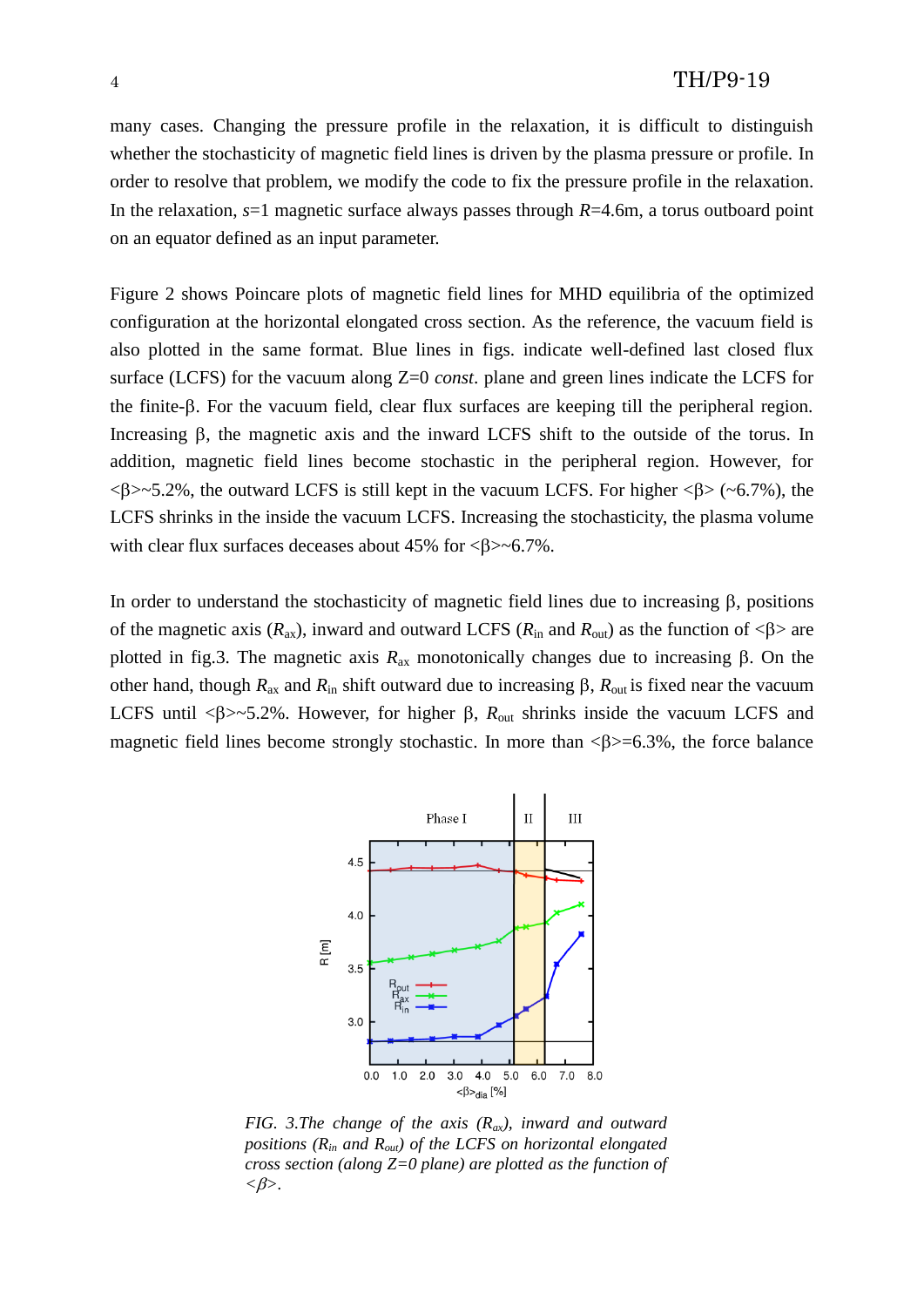starts breaking inside the vacuum LCFS. To keep the force balance, the pressure gradient in the stochastic region decreases and the fixed profile is reduced with decreasing *R* to fix the pressure profile. For  $\langle \beta \rangle$  < 6.3%, s=1 flux surface is a surface pass through *R*=4.6m. However, for  $\langle \beta \rangle > 6.3\%$ , the stochastic field cannot keep the pressure gradient until *R*=4.6m. Thus, fixed point *R* to prescribe the pressure profile is decreased to *R*=4.4m. As the result, total stored energy  $W_p$  decreases. We summarize the MHD equilibrium in heliotron plasmas involves following three phases in fig. 3. (I) the plasma shifts due to the finite beta but  $R_{\text{out}}$  is fixed near the vacuum LCFS. (II) Increasing beta, the stochastic region increases and the LCFS shrinks compared with the vacuum. (III) Increasing the stochasticity, the residual force balance is broken. The magnetic configuration cannot keep the plasma.

#### **3. Discussions**

As we had mentioned, if magnetic field lines become strongly stochastic, stochastic field lines cannot keep steep pressure gradient and the fixed pressure profile is reduced. Figure 4 shows a schematic view of the reduced pressure profile. A red line indicates a fixed pressure profile as an input parameter. If magnetic field lines do not become strongly stochastic, it can keep the pressure gradient along the red line. However, if the stochasticity of magnetic field lines is strong, the pressure gradient decreases to satisfy the force balance,  $\nabla p = \vec{J} \times \vec{B}$ . Since the pressure gradient is reduced, the total stored energy is also reduced. This represents the reduction of the volume averaged beta against the beta on the axis. In fig. 5, the schematic view to represent the reduction of the volume averaged beta is shown. Usually, the volume averaged beta is relation to the beta on the axis, because the pressure profile is prescribed as the function of the flux, the plasma volume and so. However, for the higher  $\beta$  equilibrium, the magnetic field cannot keep the prescribed profile and the linearity inflects. In fig. 5, profiles of the plasma pressure obtained from the equilibrium calculation are shown as the function of





*FIG. 4. The schematic view of reduced pressure profile due to stochastic field lines.*

*FIG. 5. Profiles of the plasma pressure for various*  $\beta$  *are plotted as the function of the normalized minor radius.*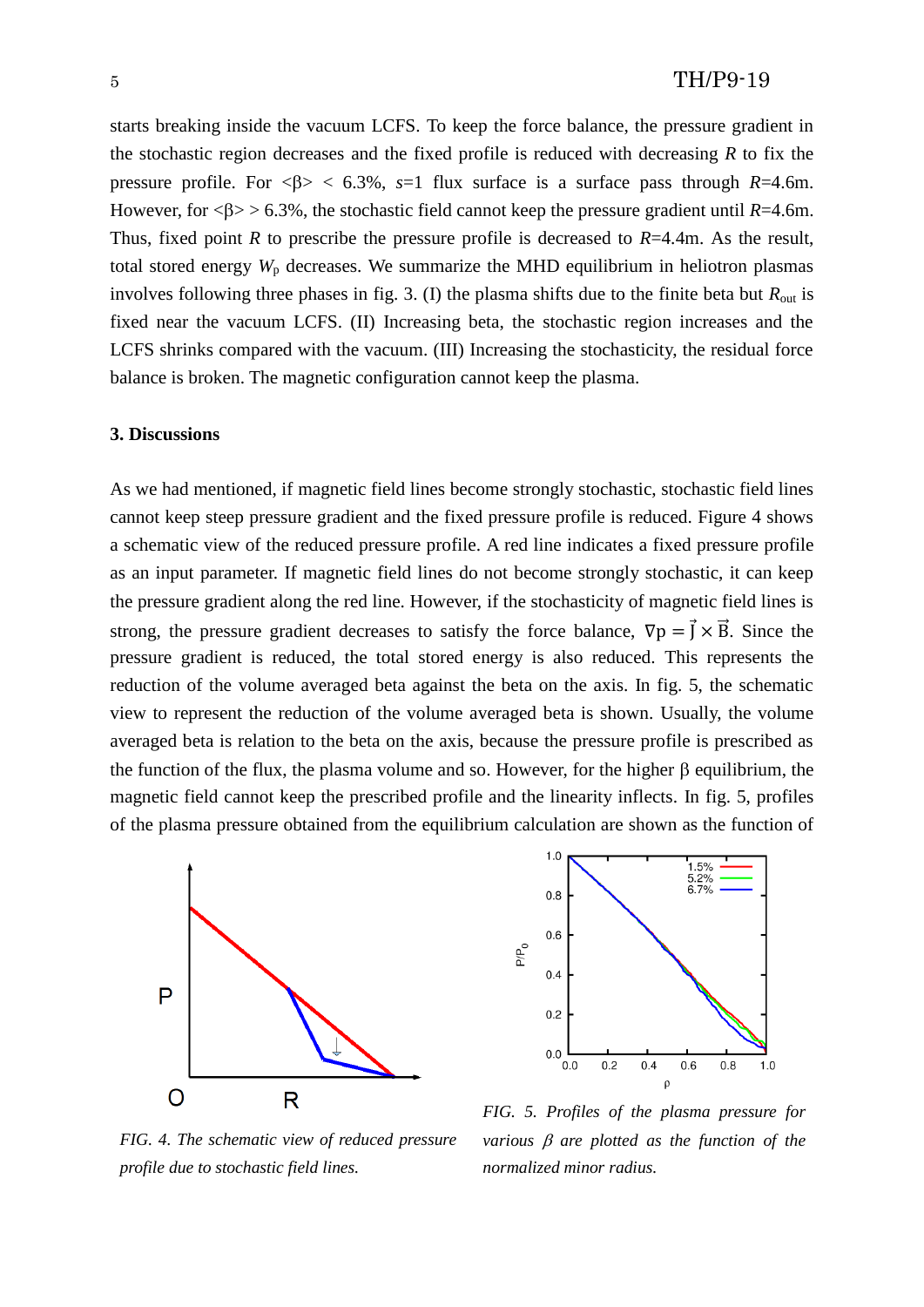

*FIG.6. The volume averaged beta is plotted as the function of the beta on the axis. The linearity inflects at*  $\langle \beta \rangle \ge 6.3\%$  ( $\beta_0 \ge 10\%$ ).

the normalized minor radius. The normalized minor radius  $\rho$  is defined as  $\rho = \sqrt{s}$ . In fig. 5, for  $\langle \beta \rangle \leq 6.3\%$ , pressure profiles are almost same. However, for  $\langle \beta \rangle = 6.7\%$ , the profile is same to  $\rho$ -0.6 but in more than  $\rho$ =0.6 the profile is different. This leads the reduction of the volume averaged beta. We define this inflection points as an index of the equilibrium beta limit (between phase II and III in fig. 3). Thus, the equilibrium beta limit is observed as the degrading of the stored energy. Special notice is this index does not mean the saturation of increasing the volume averaged beta. In fig, only the ratio between  $\beta_0$  and  $\langle \beta \rangle$  is reduced and the beta does not saturate.

In order to confirm our speculation, the volume averaged beta obtained from the calculation is plotted as the function of the beta on the axis. Figure 6 shows the relation between  $\beta_0$  and < $\beta$ >. Two auxiliary lines are plotted as the reference. For  $\langle \beta \rangle \leq 6.3\%$ , the volume averaged beta increases almost linearly. Since the pressure profile is prescribed as the function of the toroidal flux, which means the function of the cross section, it is not completely linear. However, for higher  $\beta$  (< $\beta$ >  $\ge$  6.3%), the stochasticity becomes strong and the fixed pressure profile is reduced to keep the force balance. Thus, an inflection points appeared for  $\langle \beta \rangle \sim 6.3\%$ . In the considered condition, the equilibrium beta limit is more than 6%. This mean the experimental result (#69910) for  $\langle \beta \rangle \sim 4.8\%$  does not achieve the equilibrium beta limit.

Increasing the stochasticity of magnetic field lines, the increasing of the volume averaged beta degrades. However, though the gradient of the function of  $\beta_0$  becomes weak, the volume averaged beta keeps increasing. The reduction of the fixed pressure profile means the increasing of the peaking factor of the profile. Since the pressure profile becomes effectively peaked, the magnetic axis shifts further. In order to study the equilibrium beyond the index of the equilibrium beta limit, we study the MHD equilibrium for higher  $\beta$  (< $\beta$ >  $\ge$  6.5%). Figure 7 (a) and (b) shows Poincaré plot of magnetic field lines for  $\beta_0 \sim 16\%$  and detailed plot near the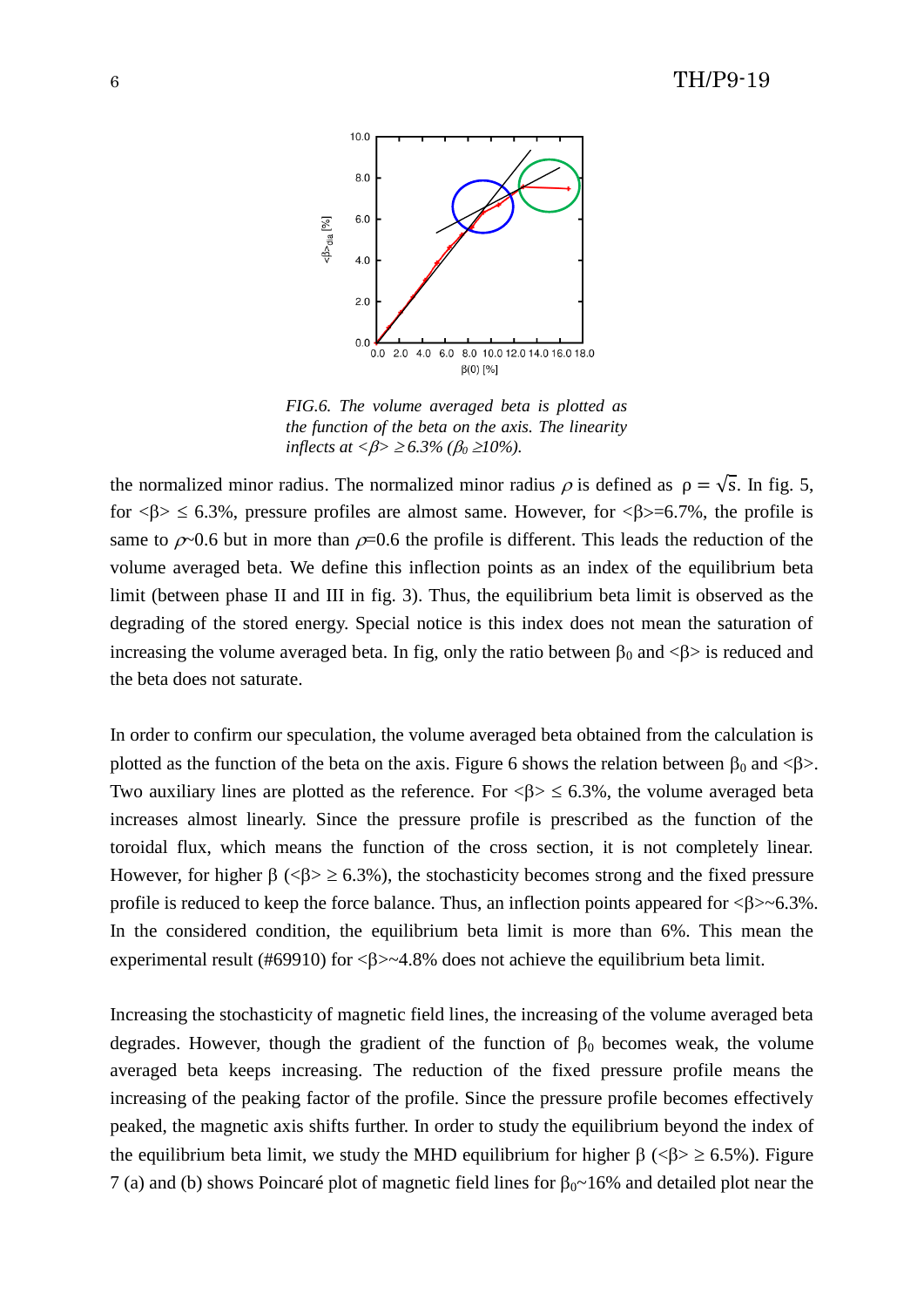

*FIG.7. (a) Poincaré plot and (b) detailed plot near the axis of magnetic field lines and (b) are plotted for*  $\beta_0 \sim 16\%$ *.* 

axis, respectively. In fig.7 (a), magnetic field lines become strongly stochastic. In addition, the plasma shape strongly elongates because of large Shafranov shift. Since the vertical field driven by the Pfirsh-Schlüter current cancels the poloidal field generated by the external coil system, the separatrix appears near the axis in fig.7 (b). In order to satisfy the force balance on the separatrix, the plasma pressure flatters on the separatrix. Thus, the confinement degrades because of flattering of the plasma pressure. Green circle in fig.6 indicates the generation of the separatrix. Though the beta on the axis increases from 12% to 16%, the volume averaged beta is almost constant. The generation of the separatrix gives most severe limit.

The generation of the stochastic region in the peripheral region is an intrinsic property in stellarator/heliotron plasmas. Since the transport strongly links the MHD equilibrium, it seems that the stochasticity affects the transport procces. Rechester *et al*. suggested the stochasticity of magnetic field affects the electron heat transport [7]. Thus, there is a possibility that the stochasticity limits the pressure gradient for  $\langle \beta \rangle \leq 6.3\%$  because of increasing the transport. Since such an effect is important in the reactor, it is necessary to study the reduction of the stochasticity. In addition, the net-toroidal current also strongly